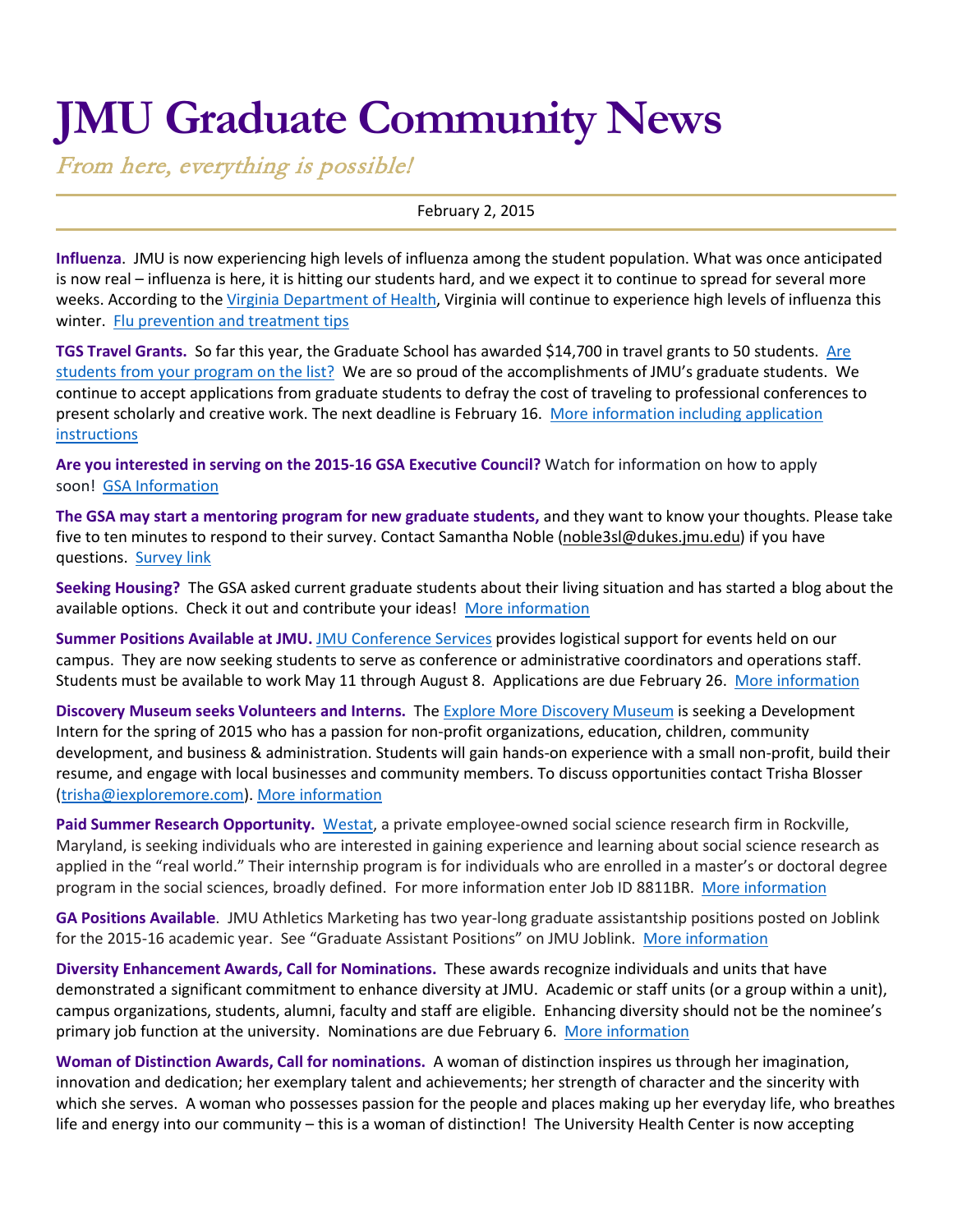nominations for the 2015 Woman of Distinction Awards. Four awards will be given – one each for a JMU student, instructional faculty, A & P faculty, and staff. Nominations are due February 16. [More information](http://www.jmu.edu/news/healthcenter/2014/12/04-distinction.shtml)

**Innovative Diversity Efforts Award (IDEA) Program.** The JMU Office of Access & Inclusion welcomes requests for funds to test innovative ideas and/or develop sustainable activities and projects that would enrich the diversity of the university. Students, faculty and staff may apply for these funds. Awards of up to \$4,000 are available for the 2015-16 academic year. Applications are due March 2. [More information](http://www.jmu.edu/diversity/programs-and-events/Announcing%20the.docx)

**Award for Feminist Scholarship and Creative Work.** To recruit, encourage and support feminist scholarship in the JMU community, the Women's and Gender Studies Program welcomes submissions from students and faculty for consideration for these awards. Submission deadline: March 18. [More information](http://www.jmu.edu/womenstudies/creativework.shtml)

**Many Languages, One World.** Share your ideas and be heard! Students will be selected as delegates to the 2015 United Nations Academic Impact Global Youth Forum, and will present their plans at the United Nations Headquarters in New York City, based on essays submitted by March 25. Entries must be in an official language of the United Nations that is not your first language, and was not your principal language of instruction during your primary and secondary education. [More information](http://www.els.edu/en/ManyLanguagesOneWorld)

**Tolerance: A Global Necessity from Ancient Times to the Present** will be the subject of the spring conference being organized by the JMU Department of Foreign Languages, Literatures and Cultures. This conference, to be held on April 8-9 at JMU, will bring together scholars/researchers from a variety of disciplines to address the meaning of tolerance, the virtue that makes peace possible. JMU graduate students and faculty are invited to propose presentations for the conference. Collaborative-team proposals are welcome. Proposals are due March 25. [More information](http://www.jmu.edu/forlang/conferenceFLLC/call.shtml) 

#### **Upcoming Events & Deadlines**

- **One Case Changed a Nation and Ignited the World.** Jasmine Rand, Esq., the attorney for the Trayvon Martin Family will be speaking on February 4, 7 PM in Wilson Auditorium. Sponsored by the Center for Multicultural [Student Services.](https://www.jmu.edu/multicultural/)
- **GSA Happy Hour.** February 6, 5 PM at [Union Station.](http://www.unionstationdowntown.com/site/)
- **Opera Spotlight.** February 7, 8 PM and February 8, 2 PM. Forbes Center Concert Hall. Graduate students from the JMU Opera Theater are poised to launch their careers, and this event is your opportunity to see these future stars perform sweeping melodies. [More information](http://www.jmu.edu/forbescenter/events/2015/02/07-opera-spotlight.shtml)
- **GSA Meeting.** February 8, 6 PM at the Cohen Center in Wilson Hall. [Information about the GSA](http://www.jmu.edu/grad/gsa/index.shtml)
- **Assessment Day.** Tuesday, February 10, 8 am 4 pm, many undergraduate students will be participating in assessment tests. Graduate students should check with instructors to determine if your class will be held or cancelled. Classes starting at 4 PM or later will meet as scheduled.
- **Travel Grants for Graduate Students.** The final deadline to submit a grant to travel during this academic year is February 16. [More information](http://www.jmu.edu/grad/current-students/awards/travel-grants.shtml)
- **Career and Internship Fair,** February 16 & 17, 11 am- 3 pm, Festival Conference Center. This fair helps connect students with potential employers. Graduate students are welcome to participate. [More information](http://www.jmu.edu/cap/fair/spring-students.shtml)
- **Planet of the Apps: Innovation and the Eclipse of Progress** is the title of the presentation by Langdon Winner, the next Cohen Center speaker, on February 19, 2-3:30 in Taylor 306. Dr. Winner is the Thomas Phelan Chair of Humanities and Social Sciences, Department of Science and Technological Studies, Rensselaer Polytechnic Institute. He is a political theorist who focuses upon social and political issues that surround modern technological change. He is the author of *Autonomous Technology*, a study of the idea of "technology-out-ofcontrol" in modern social thought, *The Whale and The Reactor: A Search for Limits in an Age of High Technology*, and editor of *Democracy in a Technological Society*. [More information](http://www.jmu.edu/events/research/2015/02/02-19-cohen-spring-lecture-winner-event.shtml)
- **Madison Vision Speaker**, February 19, 3:30 4:30 PM in Warren Hall Auditorium. The first Madison Vision Series Speaker this semester will be Michael Signer, a political theorist, lawyer, advocate, and author who focuses on topics including leadership lessons from Madison and the lessons of history for public policy. Mr. Singer has just completed his second book, Becoming Madison: The Making of an American Statesman. The book begins in his deep concern about America's leadership predicament and the fact that Congress seems to be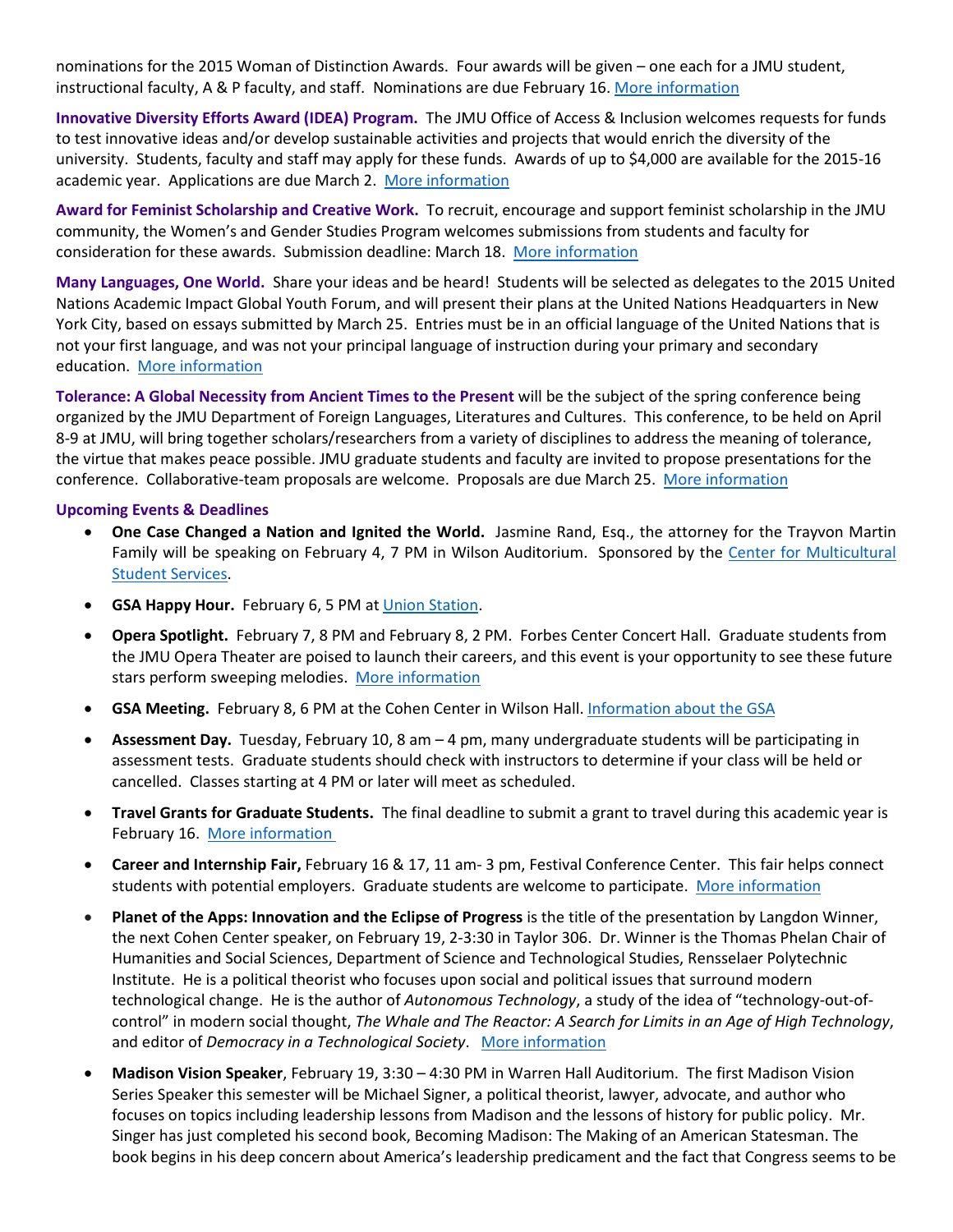broken then delves into strengthening democracy wherever and however possible. He also authored a widely read book, Demagogue, which tells the story of the fight against demagogues in several arenas: in American history, in political theory, and in foreign policy and democracy promotion. [More information](http://www.jmu.edu/events/president/2015/02/MVS_Signer.shtml)

- **Limitless Life for Every Body My Personal Journey to Self Love and Living Limitlessly**, February 24, 7 PM, Grafton Stovall Theater. This presentation, by Louise Green, a globally recognized "fit and fat" voice at the forefront of the Body Advocacy movement, will make this presentation as part of **Eating Disorder Awareness** [Month.](http://www.jmu.edu/_images/healthcenter/edam.jpg) [More information](http://www.jmu.edu/events/healthcenter/2015/02/24-green.shtml)
- **VMI Leadership Conference.** The conference, held March 10 & 11 at VMI, will explore how leaders from various walks of life are addressing complex humanitarian issues including poverty, human trafficking and civil rights. [More information](http://www.vmi.edu/Conferences/Leadership/2015/Leadership_Conference/)
- **Thesis and Dissertation Projects** are due in the Graduate School office on April 22 for students graduating in May. [More information](http://www.jmu.edu/grad/current-students/thesis-dissertation/information.shtml)
- **May Graduate Commencement** will be held on Thursday, May 7, at 7 PM in the Convocation Center. [More](http://www.jmu.edu/commencement/)  [information](http://www.jmu.edu/commencement/)

For additional events of possible interest, regularly check<http://www.jmu.edu/events>

**Keep up with Graduate Student Association (GSA) Events.** The GSA is a student-led and student-run organization that provides professional and social opportunities to all JMU graduate students and alumni. [Like them on Facebook.](https://www.facebook.com/JMUGSA?fref=ts) Find [them on Twitter.](https://twitter.com/JMUGSA) [\(gsa@jmu.edu;](mailto:gsa@jmu.edu) 568-7088) [More information](http://www.jmu.edu/grad/gsa/index.shtml)

**Need a Job?** The JM[U Office of Student Employment](http://www.jmu.edu/stuemploy/) has links to positions now available on and off campus. For example, there are currently 10 student positions, 4 wage/part-time positions, and 6 graduate assistantships posted on JMU'[s Joblink.](https://joblink.jmu.edu/)

# **Tips from TGS (The Graduate School)**

**Graduate Polices.** You are responsible to read and follow the graduate policies set forth in th[e Graduate](http://jmu.edu/catalog)  [Catalog.](http://jmu.edu/catalog) Important information regarding degree progress, including rules for successful progression and continuous enrollment are also on th[e Graduate School website](http://www.jmu.edu/grad/current-students/degree-progress/beginning.shtml)

**Approval of a Thesis or Dissertation Committee.** Students who are completing these sorts of project must submit a signed approval form to The Graduate School by the second week of the semester in which the student first registers for thesis or dissertation credits. [Approval form](http://www.jmu.edu/grad/_files/CommitteeApprovalForm2014-15.pdf)

**Monitor your Dukes E-Mail account!** Official information is sent to each student's officia[l Dukes e-mail](http://www.jmu.edu/computing/helpdesk/selfhelp/DukesEmail.shtml)  [account.](http://www.jmu.edu/computing/helpdesk/selfhelp/DukesEmail.shtml) Check your @dukes.jmu.edu e-mail account on a regular basis.

**Monitor [MyMadison!](http://mymadison.jmu.edu/)** The *Student Center* in [MyMadison](http://mymadison.jmu.edu/) is where you will find advising information, register for classes, and where you can view "*To Do Items"* that will keep you on track towards graduation. Use the Student Center to update your mailing address and cell phone number. It is *your responsibility* to maintain accurate contact information. Check your account regularly. Don't miss important information!

## **Essential Links:**

- [Graduate School Website](http://www.jmu.edu/grad)
- [Graduate Policies](http://www.jmu.edu/catalog/index.shtml)
- [JMU Student Handbook](http://www.jmu.edu/osarp/handbook/)
- [Forms for Graduate Students](http://www.jmu.edu/grad/current-students/graduate-forms.shtml)
- [Thesis Guidelines](http://www.jmu.edu/grad/current-students/thesis-dissertation/information.shtml)
- [Financial Aid Policies](http://www.jmu.edu/finaid/sap.shtml)

## **Have Questions?** Please contact the following person if you have questions regarding:

| Assistantships/Scholarships/Thesis/Dissertations | Laura Ryman (rymanle@jmu.edu     |
|--------------------------------------------------|----------------------------------|
| Graduation/Commencement/Transfer of Credit       | Debbie Juhasz (juhaszdj@jmu.edu) |